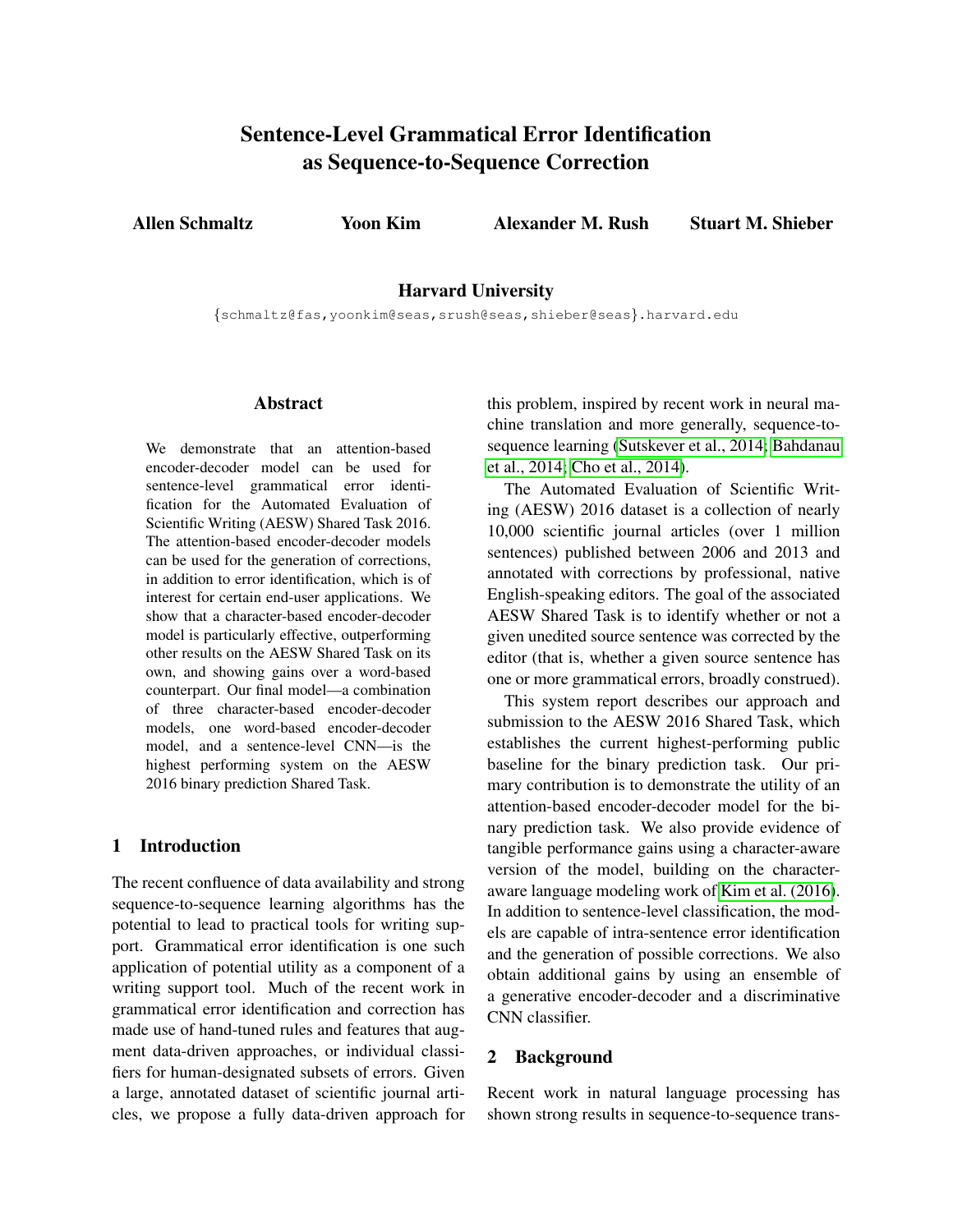formations using recurrent neural network models [\(Cho et al., 2014; Sutskever et al., 2014\)](#page-0-0). Grammar correction and error identification can be cast as a sequence-to-sequence translation problem, in which an unedited (*source*) sentence is "translated" into a corrected (*target*) sentence in the same language. Using this framework, sentence-level error identification then simply reduces to an equality check between the source and target sentences.

The goal of the AESW shared task is to identify whether a particular sentence needs to be edited (contains a "grammatical" error, broadly con-strued<sup>[1](#page-1-0)</sup>). The dataset consists of sentences taken from academic articles annotated with corrections by professional editors. Annotations are described via insertions and deletions, which are marked with start and end tags. Tokens to be deleted are surrounded with the deletion start tag  $\langle$ del $>$  and the deletion end tag  $\langle$  del $>$  and tokens to be inserted are surrounded with the insertion start tag  $\langle$ ins $\rangle$ and the insertion end tag  $\langle$ ins $\rangle$ . Replacements (as shown in Figure [1\)](#page-3-0) are represented as deletioninsertion pairs. Unlike the related CoNLL-2014 Shared Task [\(Ng et al., 2014\)](#page-0-0) data, errors are not labeled with fine-grained types (article or determiner error, verb tense error, etc.).

More formally, we assume a vocabulary  $V$ of natural language word types (some of which have orthographic errors) and a set  $Q$  $\{\langle \text{ins}\rangle, \langle \text{ins}\rangle, \langle \text{del}\rangle, \langle \text{del}\rangle\}$  of annotation tags. Given a sentence  $s = [s_1, \ldots, s_I]$ , where  $s_i \in V$  is the *i*-th token of the sentence of length I, we seek to predict whether or not the gold, annotated target sentence  $\mathbf{t} = [t_1, \dots, t_J]$ , where  $t_j \in \mathcal{Q} \cup \mathcal{V}$ is the  $j$ -th token of the annotated sentence of length  $J$ , is identical to s. We are given both s and t for supervised training. At test time, we are only given access to sequence s. We learn to predict sequence t.

Evaluation of this binary prediction task is via the  $F_1$ -score, where the positive class is that indicating an error is present in the sentence (that is, where  $s \neq$  $t)^2$  $t)^2$ .

Evaluation is at the sentence level, but the paragraph-level context for each sentence is also provided. The paragraphs, themselves, are shuffled so that full article context is not available. A coarse academic field category is also provided for each paragraph. Our models described below do not make use of the paragraph context nor the field category, and they treat each sentence independently.

Further information about the task is available in the Shared Task report [\(Daudaravicius et al., 2016\)](#page-0-0).

### 3 Related Work

While this is the first year for a shared task focusing on sentence-level binary error identification, previous work and shared tasks have focused on the related tasks of intra-sentence identification and correction of errors. Until recently, standard handannotated grammatical error datasets were not available, complicating comparisons and limiting the choice of methods used. Given the lack of a large hand-annotated corpus at the time, [Park and Levy](#page-0-0) [\(2011\)](#page-0-0) demonstrated the use of the EM algorithm for parameter learning of a noise model using error data without corrections, performing evaluation on a much smaller set of sentences hand-corrected by Amazon Mechanical Turk workers.

More recent work has emerged as a result of a series of shared tasks, starting with the Helping Our Own (HOO) Pilot Shared Task run in 2011, which focused on a diverse set of errors in a small dataset [\(Dale and Kilgarriff, 2011\)](#page-0-0), and the subsequent HOO 2012 Shared Task, which focused on the automated detection and correction of preposition and determiner errors [\(Dale et al., 2012\)](#page-0-0). The CoNLL-201[3](#page-1-2) Shared Task (Ng et al.,  $2013)^3$  focused on the correction of a limited set of five error types in essays by second-language learners of English at the National University of Singapore. The follow-up  $\text{CoNLL-2014}$  $\text{CoNLL-2014}$  $\text{CoNLL-2014}$  Shared Task [\(Ng et al., 2014\)](#page-0-0)<sup>4</sup> focused on the full generation task of correcting all errors in essays by second-language learners.

As with machine translation (MT), evaluation of

<span id="page-1-0"></span><sup>&</sup>lt;sup>1</sup>Some insertions and deletions in the shared task data represent stylistic choices, not all of which are necessarily recoverable given the sentence or paragraph context. For the purposes here, we refer to all such edits as "grammatical" errors.

<span id="page-1-1"></span> $2$ The 2016 Shared Task also included a probabilistic esti-

mation track. We leave for future work the adaptation of our approach to that task.

<span id="page-1-2"></span><sup>3</sup>[http://www.comp.nus.edu.sg/˜nlp/](http://www.comp.nus.edu.sg/~nlp/conll13st.html) [conll13st.html](http://www.comp.nus.edu.sg/~nlp/conll13st.html)

<span id="page-1-3"></span><sup>4</sup>[http://www.comp.nus.edu.sg/˜nlp/](http://www.comp.nus.edu.sg/~nlp/conll14st.html) [conll14st.html](http://www.comp.nus.edu.sg/~nlp/conll14st.html)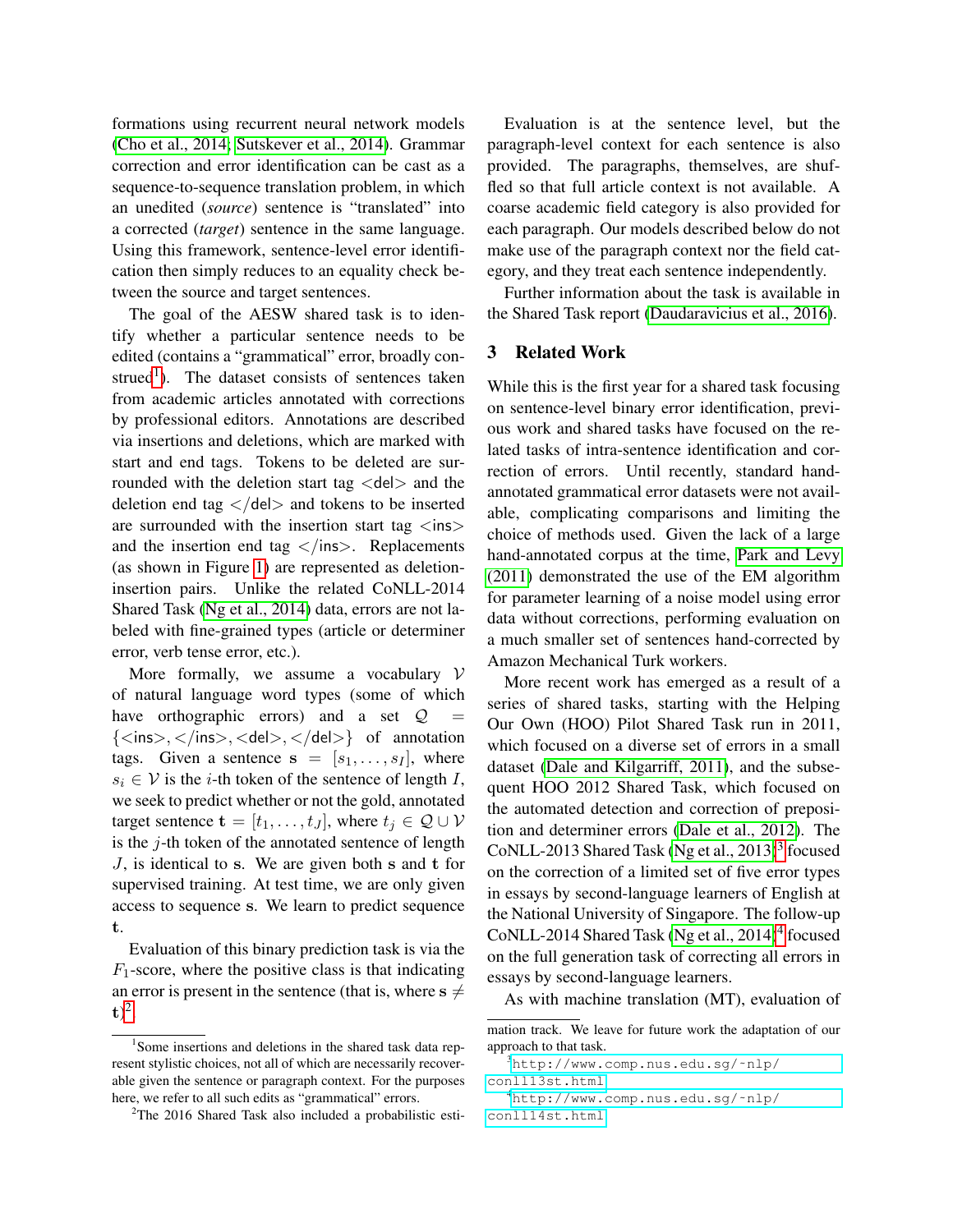the full generation task is still an open research area, but a subsequent human evaluation ranked the output from the CoNLL-2014 Shared Task systems [\(Napoles et al., 2015\)](#page-0-0). The system of [Felice et](#page-0-0) [al. \(2014\)](#page-0-0) ranked highest, utilizing a combination of a rule-based system and phrase-based MT, with re-ranking via a large web-scale language model. Of the non-MT based approaches, the Illinois-Columbia system was a strong performer, combining several classifiers trained for specific types of errors [\(Rozovskaya et al., 2014\)](#page-0-0).

# 4 Models

We use an end-to-end approach that does not have separate components for candidate generation or reranking that make use of hand-tuned rules or explicit syntax, nor do we employ separate classifiers for human-differentiated subsets of errors, unlike some previous work for the related task of grammatical error correction.

We next introduce two approaches for the task of sentence-level grammatical error identification: A binary classifier and a sequence-to-sequence model that is trained for correction but can also be used for identification as a side-effect.

### 4.1 Baseline Convolutional Neural Net

To establish a baseline, we follow past work that has shown strong performance with convolutional neural nets (CNNs) across various domains for sentence-level classification [\(Kim, 2014; Zhang and](#page-0-0) [Wallace, 2015\)](#page-0-0). We utilize the one-layer CNN architecture of Kim  $(2014)$  with the publicly available<sup>[5](#page-2-0)</sup> word vectors trained on the Google News dataset, which contains about 100 billion words [\(Mikolov](#page-0-0) [et al., 2013\)](#page-0-0). We experiment with keeping the word vectors static (CNN-STATIC) and fine-tuning the vectors (CNN-NONSTATIC). The CNN models only have access to sentence-level labels and are not given correction-level annotations.

### <span id="page-2-1"></span>4.2 Encoder-Decoder

While it may seem more natural to utilize models trained for binary prediction, such as the aforementioned CNN, or for example, the recurrent network approach of [Dai and Le \(2015\)](#page-0-0), we hypothesize that training at the lowest granularity of annotations may be useful for the task. We also suspect that the generation of corrections is of sufficient utility for endusers to further justify exploring models that produce corrections in addition to identification. We thus use the Shared Task as a means of assessing the utility of a full generation model for the binary prediction task.

We propose two encoder-decoder architectures for this task. Our word-based architecture (WORD) is similar to that of [Luong et al. \(2015\)](#page-0-0). Our character-based models (CHAR) still make predictions at the word-level, but use a CNN and a highway network over characters instead of word embeddings as the input to the encoder and decoder, as depicted in Figure [1.](#page-3-0) We follow past work [\(Sutskever](#page-0-0) [et al., 2014; Luong et al., 2015\)](#page-0-0) in stacking multiple recurrent neural networks (RNNs), specifically Long Short-Term Memory (LSTM) [\(Hochreiter and](#page-0-0) [Schmidhuber, 1997\)](#page-0-0) networks, in both the encoder and decoder.

Here, we model the probability of the target given the source,  $p(t | s)$ , with an *encoder* neural network that summarizes the source sequence and a *decoder* neural network that generates a distribution over the target words and tags at each step given the source.

We start by describing the basic encoder and decoder architectures in terms of the WORD model, and then we describe the CHAR model departures from WORD.

Encoder The encoder reads the source sentence and outputs a sequence of vectors, associated with each word in the sentence, which will be selectively accessed during decoding via a soft attentional mechanism. We use a LSTM network to obtain the hidden states  $\mathbf{h}_i^s \in \mathbb{R}^n$  for each time step *i*,

$$
\mathbf{h}_i^s = \text{LSTM}(\mathbf{h}_{i-1}^s, \mathbf{x}_i^s).
$$

For the WORD models,  $x_i^s \in \mathbb{R}^m$  is the word embedding for  $s_i$ , the *i*-th word in the source sentence. (The analogue for the CHAR models is discussed below.) The output of the encoder is the sequence of hidden state vectors  $[\mathbf{h}_1^s, \dots, \mathbf{h}_I^s]$ . The initial hidden state of the encoder is set to zero (i.e.  $\mathbf{h}_0^s \leftarrow \mathbf{0}$ ).

Decoder The decoder is another LSTM that produces a distribution over the next target word/tag

<span id="page-2-0"></span><sup>5</sup>[https://code.google.com/archive/p/](https://code.google.com/archive/p/word2vec/) [word2vec/](https://code.google.com/archive/p/word2vec/)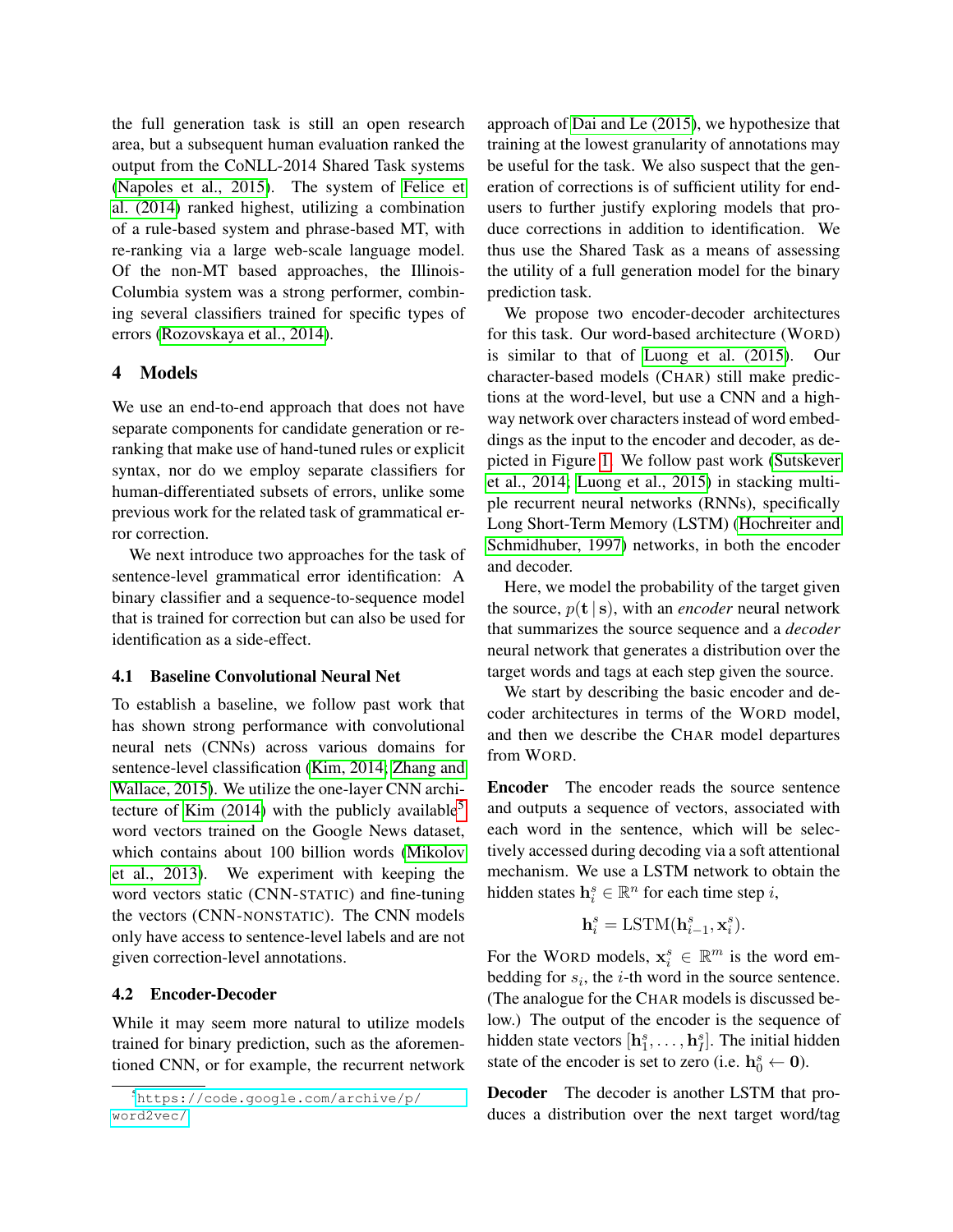<span id="page-3-0"></span>

Figure 1: An illustration of the CHAR model architecture translating an example source sentence into the corrected target with a single word replacement. A CNN (here, with three filters of width two) is applied over character embeddings to obtain a fixed dimensional representation of a word, which is given to a highway network (in light blue, above). Output from the highway network is used as input to a LSTM encoder/decoder. At each step of the decoder, its hidden state is interacted with the hidden states of the encoder to produce attention weights (for each word in the encoder), which are used to obtain the context vector via a convex combination. The context vector is combined with the decoder hidden state through a one layer MLP (yellow), after which an affine transformation followed by a softmax is applied to obtain a distribution over the next word/tag. The MLP layer (yellow) is used as additional input (via concatenation) for the next time step. Generation continues until the  $\langle \cos \rangle$  symbol is generated.

given the source vectors  $[\mathbf{h}_1^s, \dots, \mathbf{h}_I^s]$  and the previously generated target words/tags  $\mathbf{t}_{< j} = [t_1, \dots t_j].$ Let

$$
\mathbf{h}_j^t = \text{LSTM}(\mathbf{h}_{j-1}^t, \mathbf{x}_j^t)
$$

be the summary of the target sentence up to the  $j$ -th word, where  $x_j^t$  is the word embedding for  $t_j$  in the WORD models. The current target hidden state  $h_j^t$ is combined with each of the memory vectors in the source to produce attention weights as follows,

$$
u_{j,i} = \mathbf{h}_j^t \cdot \mathbf{W}_{\alpha} \mathbf{h}_i^s
$$

$$
\alpha_{j,i} = \frac{\exp u_{j,i}}{\sum_{k \in [1,I]} \exp u_{j,k}}
$$

The source vectors are multiplied with the respective attention weights, summed, and interacted with the current decoder hidden state  $\mathbf{h}_j^t$  to produce a *context* vector  $c_j$ ,

$$
\mathbf{v}_j = \sum_{i \in [1, I]} \alpha_{j,i} \mathbf{h}_i^s
$$

$$
\mathbf{c}_j = \tanh(\mathbf{W}[\mathbf{v}_j; \mathbf{h}_j^t])
$$

The probability distribution over the next

word/tag is given by applying an affine transformation to  $c_j$  followed by a softmax,

$$
p(t_{j+1} | \mathbf{s}, \mathbf{t}_{
$$

Finally, as in [Luong et al. \(2015\)](#page-0-0), we feed  $c_i$  as additional input to the decoder for the next time step by concatenating it with  $x_j^t$ , so the decoder equation is modified to,

$$
\mathbf{h}_j^t = \text{LSTM}(\mathbf{h}_{j-1}^t, [\mathbf{x}_j^t; \mathbf{c}_{j-1}])
$$

This allows the decoder to have knowledge of previous (soft) alignments at each time step. The decoder hidden state is initialized with the final hidden state of the encoder (i.e.  $\mathbf{h}_0^t \leftarrow \mathbf{h}_I^s$ ).

Character Convolutional Neural Network For the CHAR models, instead of a word embedding, our input for each word in the source/target sentence is an output from a character-level convolutional neural network (CharCNN) (depicted in Figure [1\)](#page-3-0). Our character model closely follows that of [Kim et al.](#page-0-0) [\(2016\)](#page-0-0).

Suppose word  $s_i$  is composed of characters  $[p_1, \ldots, p_l]$ . We concatenate the character embeddings to form the matrix  $P_i \in \mathbb{R}^{c \times l}$ , where the k-th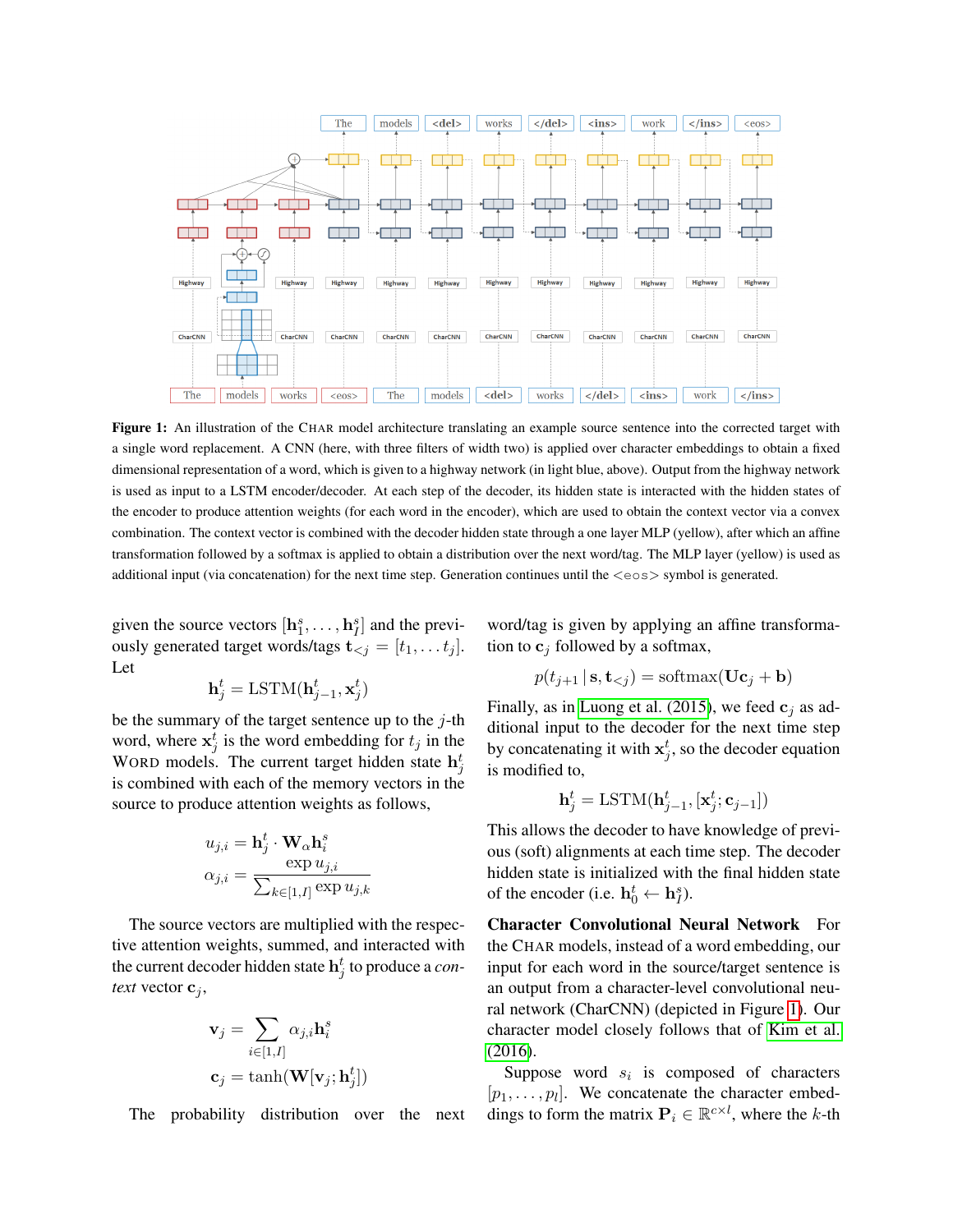column corresponds to the character embedding for  $p_k$  (of dimension *c*).

We then apply a convolution between  $P_i$  and a *filter*  $H \in \mathbb{R}^{c \times w}$  of width w, after which we add a bias and apply a nonlinearity to obtain a *feature map*  $f_i \in \mathbb{R}^{l-w+1}$ . The k-th element of  $f_i$  is given by,

$$
\mathbf{f}_i[k] = \tanh(\langle \mathbf{P}_i[*,k:k+w-1],\mathbf{H}\rangle + b)
$$

where  $\langle \mathbf{A}, \mathbf{B} \rangle = \text{Tr}(\mathbf{A}\mathbf{B}^T)$  is the Frobenius inner product and  $\mathbf{P}_i[*, k : k + w - 1]$  is the k-to- $(k +$  $w - 1$ )-th column of  $P_i$ . Finally, we take the *maxover-time*

$$
z_i = \max_k \mathbf{f}_i[k]
$$

as the feature corresponding to filter H. We use multiple filters  $\mathbf{H}_1, \dots \mathbf{H}_h$  to obtain a vector  $\mathbf{z}_i \in \mathbb{R}^h$  as the representation for a given source/target word or tag. We have separate CharCNNs for the encoder and decoder.

Highway Network Instead of replacing the word embedding  $x_i$  with  $z_i$ , we feed  $z_i$  through a *highway network* [\(Srivastava et al., 2015\)](#page-0-0). Whereas a multilayer perceptron produces a new set of features via the following transformation (given input z),

$$
\hat{\mathbf{z}} = f(\mathbf{W}\mathbf{z} + \mathbf{b})
$$

a highway network instead computes,

$$
\hat{\mathbf{z}} = \mathbf{r} \odot f(\mathbf{Wz} + \mathbf{b}) + (\mathbf{1} - \mathbf{r}) \odot \mathbf{z}
$$

where f is a non-linearity (in our models, ReLU),  $\odot$ is the element-wise multiplication operator, and  $\mathbf{r} =$  $\sigma(\mathbf{W}_r\mathbf{z}+\mathbf{b}_r)$  and  $1-\mathbf{r}$  are called the *transform* and *carry* gates. We feed  $z_i$  into the highway network to obtain  $\hat{\mathbf{z}}_i$ , which is used to replace the input word embeddings in both the encoder and the decoder.

Inference Exact inference is computationally infeasible for the encoder-decoder models given the combinatorial explosion of possible output sequences, but we follow past work in NMT using beam search. We do not constrain the generation process of words outside insertion tags to words in the source, and each low-frequency holder token generated in the target sentence is replaced with the source token associated with the maximum attention weight. We use a beam size of 10 for all models,

with the exception of one of the models in the final system combination, for which we use a beam of size 5, as noted in Section [6.](#page-6-0)

Note that this model generates corrections, but we are only interested in determining the existence of any error at the sentence-level. As such, after beam decoding, we simply check for whether there were any corrections in the target. However, we found that decoding in this way under-predicts sentencelevel errors. It is therefore important to calibrate the weights associated with corrections, which we discuss in Section [5.3.](#page-5-0)

### 5 Experiments

#### 5.1 Data

The AESW task data differs from previous grammatical error datasets in terms of scale and genre. To the best of our knowledge, the AESW dataset is the first large-scale, publicly available professionally edited dataset of academic, scientific writing. The training set consists of 466,672 sentences with edits and 722,742 sentences without edits, and the development set contains 57,340 sentences with edits and 90,106 sentences without. The raw training and development datasets are provided as annotated sentences, t, from which the s sequences may be deterministically derived. There are 143,802 sentences in the Shared Task test set with hidden gold labels, which serve directly as s sequences.

As part of pre-processing, we treat each sentence independently, discarding paragraph context (which sentences, if any, were present in the same paragraph) and domain information, which is a coarse grouping by the field of the original journal (Engineering, Computer Science, Mathematics, Chemistry, Physics, etc.). We generate Penn Treebank style tokenizations of the input. Case is maintained and digits are not replaced with holder symbols. The vocabulary is restricted to the 50,000 most common tokens, with remaining low frequency tokens replaced with a special  $\langle$ unk $\rangle$  token. The CHAR model can encode but not decode over open vocabularies and hence we do not have any  $\langle$ unk $>$  tokens on the source side of those models. For all of the encoder-decoder models, we replace the lowfrequency target symbols during inference as discussed above in Section [4.2.](#page-2-1)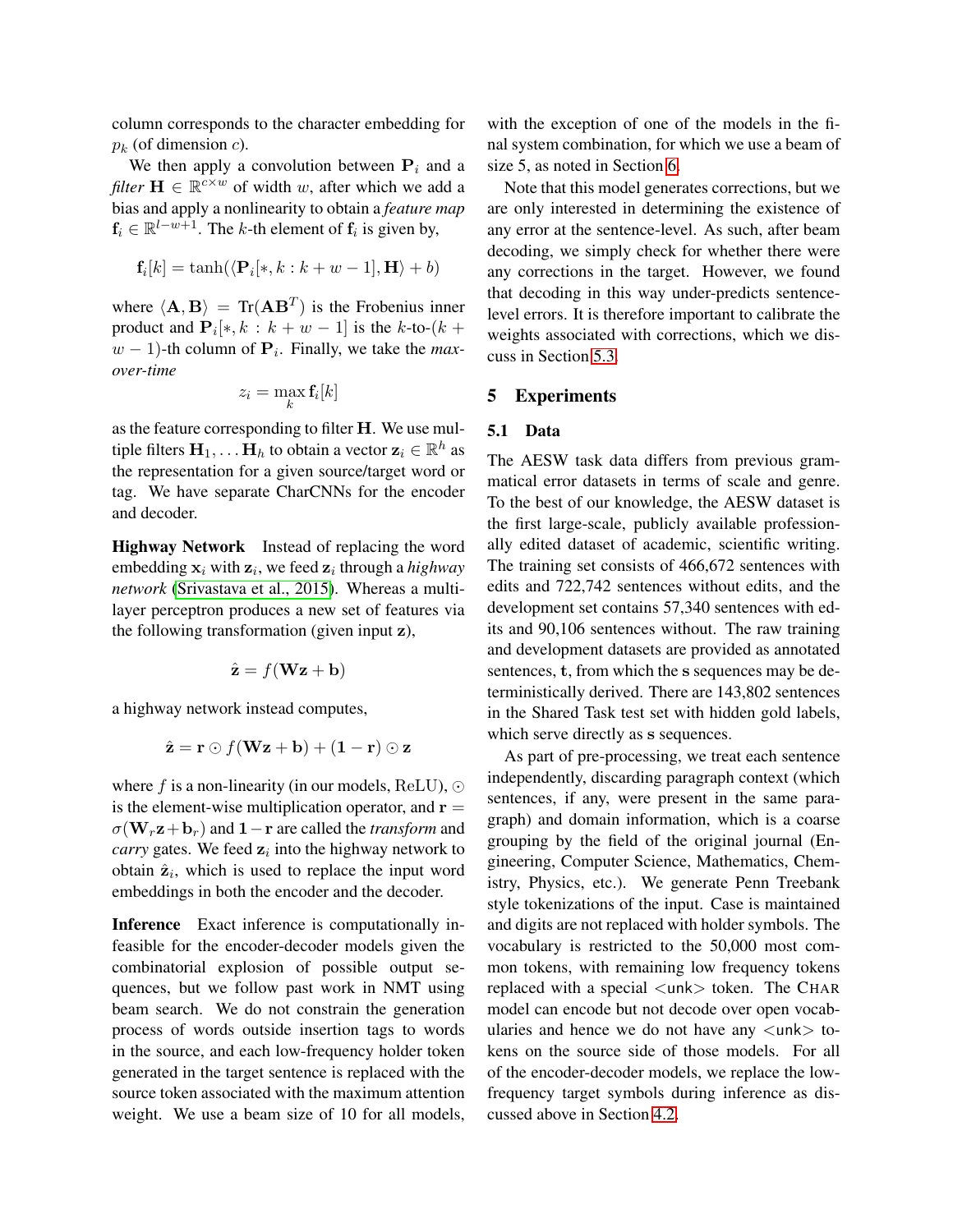For development against the provided data with labels, we set aside a 10,000 sentence sample from the original development set for tuning, and use the remaining  $137,446$  $137,446$  sentences for validation<sup>6</sup>. The encoder-decoder models are given all 466,672 pairs of s and t sequences with edits, augmented with varying numbers of pairs without edits. The CHAR+SAMPLE and WORD+SAMPLE models are given a random sample of 200,000 pairs without edits for a total of 666,672 pairs of s and t sequences. The CHAR+ALL and WORD+ALL models are given all 722,742 sentences without edits for a total of 1,189,414 pairs of s and t sequences. For some of the final testing models, we also train with the development sentences. In these latter cases, all sequence pairs are used. In training all of the encoder-decoder models, as indicated in Section [5.2,](#page-5-2) we drop sentences exceeding 50 tokens in length.

We also experimented with creating corrected versions of sentences for the CNN. The binary CNN classifiers are given 1,656,086 single-sentence training examples, of which 722,742 are error-free examples (in which  $s = t$ ), and the remaining examples are constructed by removing the tags from the annotated sentences, t, to create tag-free examples that contain errors (466,672 instances) and additional error-free examples (466,672 instances).

### <span id="page-5-2"></span>5.2 Training

Training (along with testing) of all models was conducted on GPUs. Our models were implemented with the Torch<sup>[7](#page-5-3)</sup> framework.

CNN Architecture and training approaches were informed by past work in sentence-level classification using CNNs [\(Kim, 2014; Zhang and Wallace,](#page-0-0) [2015\)](#page-0-0). A limited grid search on the development set determined our use of filter windows of width 3, 4, and 5 and 1000 feature maps. We trained for 10 epochs. Training otherwise followed the approach of the correspondingly named CNN-STATIC and CNN-NONSTATIC models of [Kim \(2014\)](#page-0-0).

encoder-decoder Initial parameter settings (including architecture decisions such as the number of layers and embedding and hidden state sizes) were informed by concurrent work in neural machine translation and existing work such as that of [Sutskever et al. \(2014\)](#page-0-0) and [Luong et al. \(2015\)](#page-0-0). We used 4-layer LSTMs with 1000 hidden units in each layer. We trained for 14 epochs with a batch size of 64 and a maximum sequence length of 50. The parameters for the WORD model were uniformly initialized in  $[-0.1, 0.1]$ , and those of the CHAR model were uniformly initialized in  $[-0.05, 0.05]$ . The  $L_2$ normalized gradients were constrained to be  $\leq 5$ . Our learning rate schedule started the learning rate at 1 and halved the learning rate after each epoch beyond epoch 10, or once the validation set perplexity no longer improved. The WORD model used 1000-dimensional word embeddings. For CHAR, the character embeddings were 25-dimensional, the filter width was 6, the number of feature maps was 1000, and 2 highway layers were used. The maximum word length was 35 characters for training CHAR. Note that we do not reverse the source (s) sequences, unlike some previous NMT work. Following the work of [Zaremba et al. \(2014\)](#page-0-0), we employed dropout with a probability of 0.3 between the LSTM layers.

Training both WORD and CHAR on the training set took on the order of a few days using GPUs, with the former being more efficient than the latter. In practice, we used two GPUs for training CHAR due to memory requirements.

### <span id="page-5-0"></span>5.3 Tuning

Post-hoc tuning was performed on the 10k held-out portion of the development set. In terms of maximizing the  $F_1$ -score, this post-hoc tuning was important for these models, without which precision was high and recall was low. We leave to future work alternative approaches to this type of post-hoc tuning.

For the CNN models, after training, we tuned the decision boundary to maximize the  $F_1$ -score on the held-out tuning set. Analogously, for the encoderdecoder models, after training the models, we tuned the bias weights (given as input to the final softmax layer generating the words/tags distribution) associated with the four annotation tags via a simple grid search by iteratively running beam search on the tun-

<span id="page-5-1"></span> $6$ Note that the number of sentences in the final development set without labels posted on CodaLab ([http://codalab.](http://codalab.org) [org](http://codalab.org)) differed from that originally posted on the AESW 2016 Shared Task website with labels.

<span id="page-5-3"></span> $<sup>7</sup>$ <http://torch.ch></sup>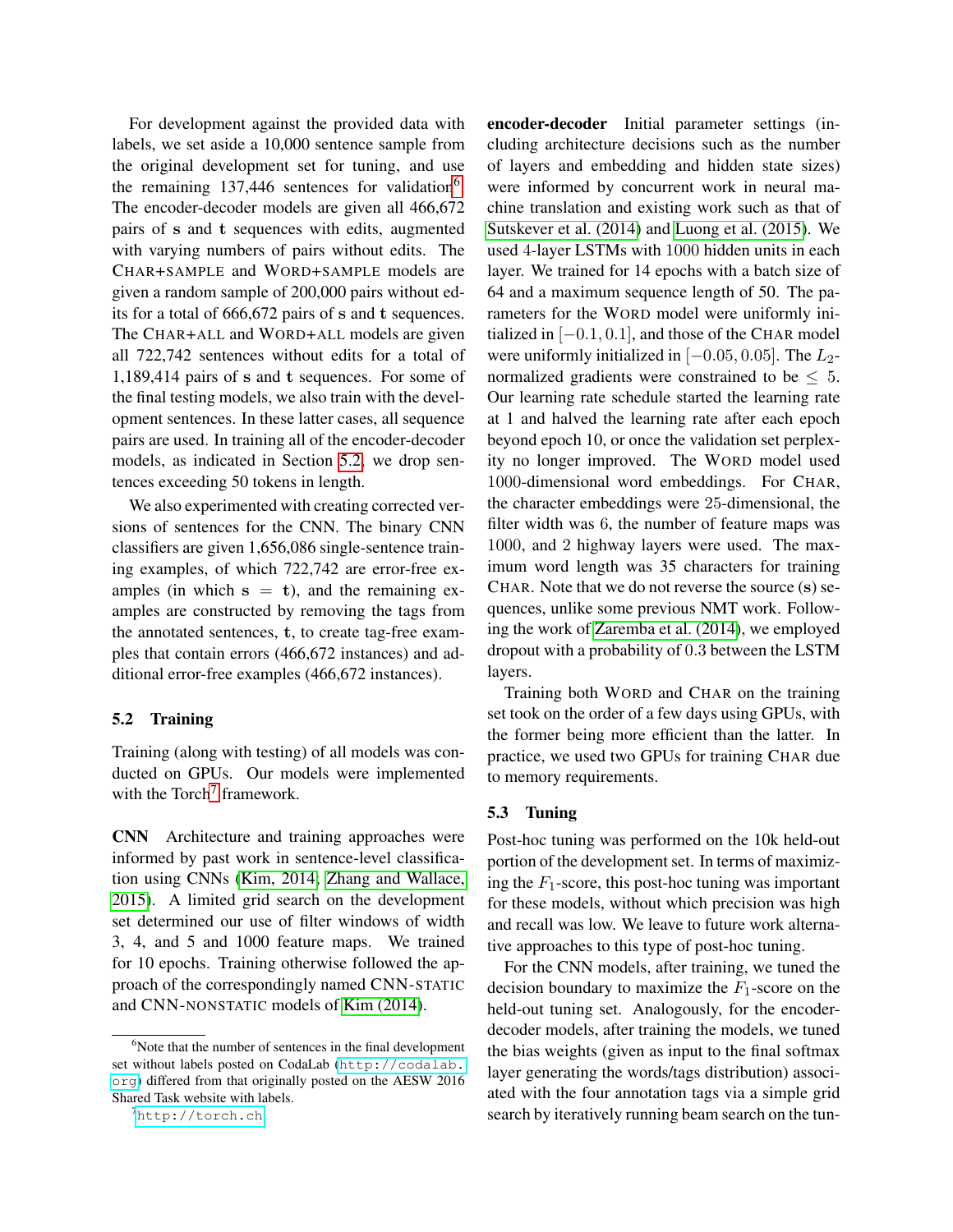<span id="page-6-1"></span>

**Figure 2:**  $F_1$  scores for varying values applied additively to the bias weights of the four annotation tags on the held-out 10k tuning subset.

<span id="page-6-2"></span>

Figure 3: Precision vs. recall trade-off as the bias weights associated with the four annotation tags are varied on the held-out 10k tuning subset. The points yielding maximum  $F_1$  scores are highlighted with black circles.

ing set. Due to the relatively high expense of decoding, we employed a coarse grid search in which the bias weights of the four annotation tags were uniformly varied.

#### <span id="page-6-0"></span>6 Results

Results on the development set, excluding the 10k tuning set, appear in Table [1.](#page-7-0) Here (and elsewhere) RANDOM is the result of randomly assigning a sentence to one of the binary classes. For the CNN classifiers, fine-tuning the word2vec embeddings improves performance. The encoder-decoder models improve over the CNN classifiers, even though the latter are provided with additional data (via word2vec). The character-based models yield tangible improvements over the word-based models.

For consistency here, we kept the beam size at 10 across models, but subsequent analysis revealed that increasing the beam from 5 to 10 had a negligible effect on overall performance.

Tuning results appear in Figures [2](#page-6-1) and [3,](#page-6-2) illustrating the importance of adjusting the bias weights associated with the annotation tags in balancing precision and recall to maximize the  $F_1$  score. The models trained on all sequence pairs without edits, CHAR+ALL and WORD+ALL, perform particularly poorly without tuning these bias weights, yielding  $F_1$  scores near that of RANDOM before tuning, which corresponds to a weight of 0.0 in Figure [2.](#page-6-1)

The official development set posted on CodaLab differed slightly from the original development set provided with labels, so we include those results in Table [2](#page-7-1) for the encoder-decoder models. Here, evaluation is performed on the CodaLab server, as with the final test submission. The overall relative performance pattern is similar to that of the original development set.

A comparison of our results with other shared task submissions appears in Table [3.](#page-7-2) (Teams were allowed to submit up to two results.) Our submission, COMBINATION was a simple majority vote at the system level (for each test sentence) of 5 mod- $els<sup>8</sup>$  $els<sup>8</sup>$  $els<sup>8</sup>$ : (1) a CNN-NONSTATIC model trained with the concatenation of the training and development sets (and using word2vec); (2) a WORD model trained on all sequence pairs in the training and development sets with a beam size of 10 for decoding; (3,4) a CHAR+SAMPLE model trained on the training set, decoding the test set twice, each time with different weight biases (the two highest performing via the grid search over the tuning set) with a beam size of 10; and (5) a CHAR model trained on all sequence pairs in the training and development sets, with training suspended at epoch 9 (out of 14) and a beam size of 5 to meet the Shared Task deadline. For reference, we also include the CodaLab evaluation for just the CHAR+SAMPLE model trained on the training set with a beam size of 10, with the bias

<span id="page-6-3"></span><sup>&</sup>lt;sup>8</sup>The choice of models was limited to those that were trained and tuned in time for the Shared Task deadline.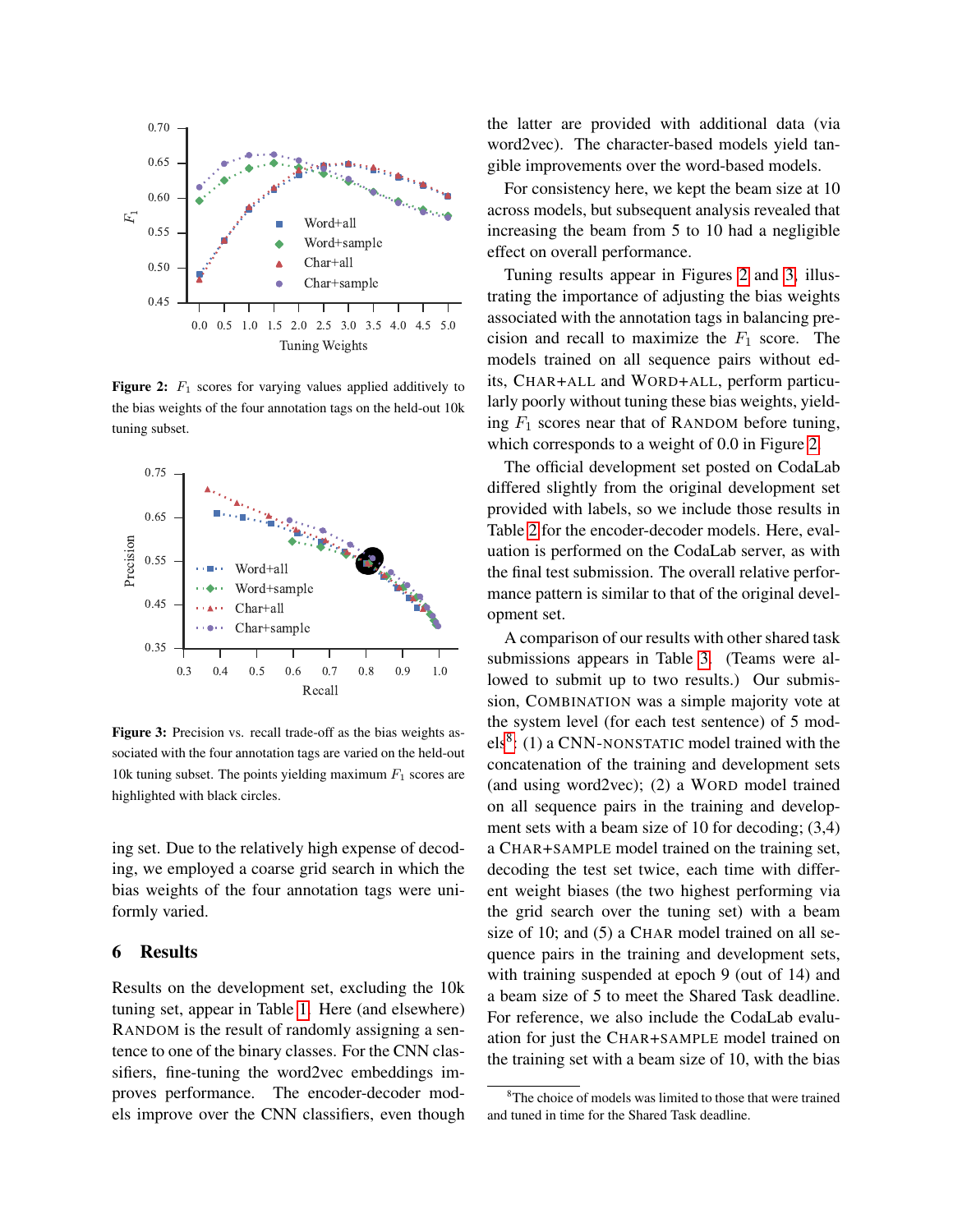<span id="page-7-0"></span>

| Model                | Data              | Precision | Recall | $F_{1}$ |
|----------------------|-------------------|-----------|--------|---------|
| RANDOM               | N/A               | 0.3885    | 0.4992 | 0.4369  |
| <b>CNN-STATIC</b>    | Training+word2vec | 0.5349    | 0.7586 | 0.6274  |
| <b>CNN-NONSTATIC</b> | Training+word2vec | 0.5365    | 0.7758 | 0.6343  |
| WORD+ALL             | Training          | 0.5399    | 0.7882 | 0.6408  |
| WORD+SAMPLE          | Training          | 0.5394    | 0.8024 | 0.6451  |
| $CHAR+ALL$           | Training          | 0.5400    | 0.8048 | 0.6463  |
| $CHAR+SAMPLE$        | Training          | 0.5526    | 0.8126 | 0.6579  |

<span id="page-7-1"></span>Table 1: Experimental results on the development set excluding the held-out 10k tuning subset.

| Model       | Data     | Precision | Recall | $F_1$  |
|-------------|----------|-----------|--------|--------|
| RANDOM      | N/A      | 0.3921    | 0.5981 | 0.4736 |
| WORD+ALL    | Training | 0.5343    | 0.7577 | 0.6267 |
| WORD+SAMPLE | Training | 0.5335    | 0.7699 | 0.6303 |
| CHAR+ALL    | Training | 0.5351    | 0.7749 | 0.6330 |
| CHAR+SAMPLE | Training | 0.5469    | 0.7803 | 0.6431 |

<span id="page-7-2"></span>Table 2: Results on the official development set. Here, RANDOM was provided by the Shared Task organizers.

| Model              | Data                  | Precision | Recall | $F_{1}$ |
|--------------------|-----------------------|-----------|--------|---------|
| <b>RANDOM</b>      | N/A                   | 0.3607    | 0.6004 | 0.4507  |
| <b>KNOWLET</b>     |                       | 0.6241    | 0.3685 | 0.4634  |
| NTNU-YZU           |                       | 0.6717    | 0.3805 | 0.4858  |
| <b>HITS</b>        |                       | 0.3765    | 0.948  | 0.5389  |
| UW-SU              |                       | 0.4145    | 0.8201 | 0.5507  |
| NTNU-YZU           |                       | 0.5025    | 0.7785 | 0.6108  |
| $CHAR+SAMPLE$      | Training              | 0.5112    | 0.7841 | 0.6189  |
| <b>COMBINATION</b> | Training+Dev+word2vec | 0.5444    | 0.7413 | 0.6278  |

Table 3: Final submitted results on the Shared Task test set. COMBINATION was our final submitted system. RANDOM was provided by the Shared Task organizers. For comparison, we have included the other team submissions from National Taiwan Normal University and Yuan Ze University (NTNU-YZU), the University of Washington and Stanford University (UW-SU), HITS (HITS), and Knowlet (KNOWLET). Teams were allowed to designate up to two final submissions. (The CHAR model trained on the combined training and development set had not finished training by the Shared Task deadline. As such, it was not submitted, but the partially trained model was included in COMBINATION.)

weights being those that generated the highest  $F_1$ score on the 10k tuning set.

### 7 Discussion

Of particular interest, the CHAR+SAMPLE model performs well, both in terms of performance on the test set relative to other submissions, as well as on the development set relative to the WORD models and the CNN classifiers. It is possible this is due to the ability of the CHAR models to capture some types of orthographic errors.

The empirical results suggest that simply adding additional already correct source-target pairs when training the encoder-decoder models may not boost performance, ceteris paribus, as seen in comparing the performance of CHAR+SAMPLE vs WORD+SAMPLE, and CHAR+ALL vs WORD+ALL. We leave to future work alternative approaches for introducing additional correct (target) sentences, as has been examined for neural machine translation models (Sennrich et al., 2015; Gülçehre et al., 2015).

Our results provide initial evidence to support the hypothesis that training at the lowest granularity of annotation is a more efficient use of data than training against the binary label. In future work, we plan to compare against sentence classification using LSTMs [\(Dai and Le, 2015\)](#page-0-0) and convolutional models that use correction-level annotations.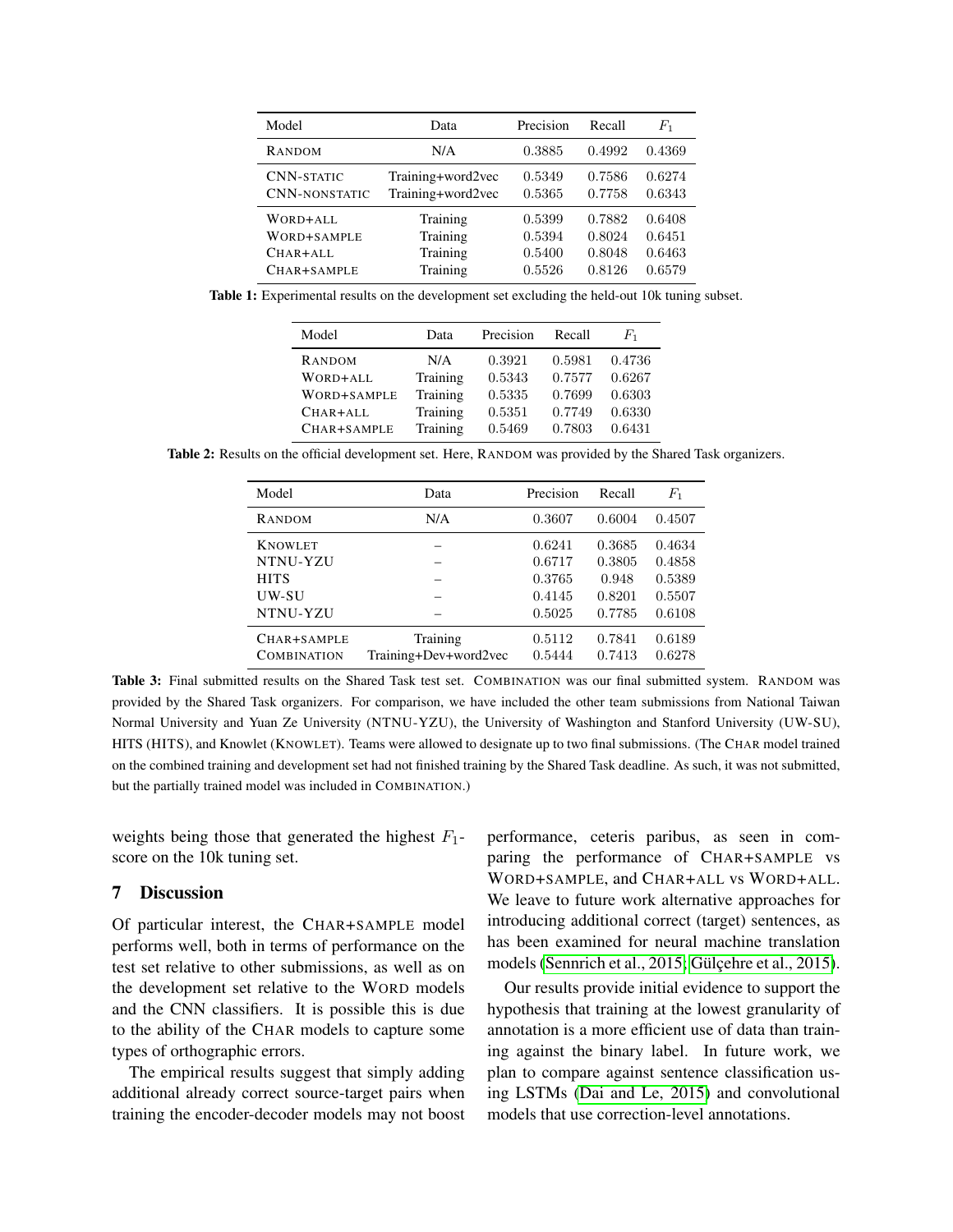Another benefit of the encoder-decoder models is that they can be used to generate corrections (and identify locations of intra-sentence errors) for endusers. However, the added generation capabilities of the encoder-decoder models comes at the expense of considerably longer training and testing times compared to the CNN classifiers.

We found that post-hoc tuning provides a straightforward means of tuning the precision-recall tradeoff for these models, and we speculate (but leave to future work for investigation) that in practice, endusers might prefer greater emphasis placed on precision over recall.

# 8 Conclusion

We have presented our submission to the AESW 2016 Shared Task, suggesting, in particular, the utility of a neural attention-based model for sentencelevel grammatical error identification. Our models do not make use of hand-tuned rules, are not trained with explicit syntactic annotations, and do not make use of individuals classifiers designed for humandesignated subsets of errors.

For the encoder-decoder models, modeling at the sub-word level was beneficial, even though predictions were still made at the word level. It would be of interest to push this further to eliminate the need for an initial tokenization step, in order to generalize the approach to other languages, such as Chinese and Japanese.

We plan to examine alternative approaches for training with additional correct (target) sentences. Inducing artificial errors to generate more incorrect (source) sentences is also a direction we intend to pursue.

We leave for future work an analysis of the generation quality of our encoder-decoder models on the AESW dataset and the CoNLL-2014 Shared Task data, as well as user studies to assess whether performance is sufficient in practice to be useful, including the utility of correction vs. identification.

We consider this to be just the beginning of the development of data-driven support tools for writers, and many areas remain to be explored.

### Acknowledgments

We would like to thank the organizers of the Shared Task for coordinating the task and making the unique AESW dataset available for research purposes. The Institute for Quantitative Social Science (IQSS) and the Harvard Initiative for Learning and Teaching (HILT) supported earlier, related research that led to our participation in the Shared Task. Jeffrey Ling graciously contributed a torch-based CNN implementation of [Kim \(2014\)](#page-0-0).

### **References**

- Dzmitry Bahdanau, Kyunghyun Cho, and Yoshua Bengio. 2014. Neural machine translation by jointly learning to align and translate. *CoRR*, abs/1409.0473.
- Kyunghyun Cho, Bart Van Merriënboer, Çağlar Gülçehre, Dzmitry Bahdanau, Fethi Bougares, Holger Schwenk, and Yoshua Bengio. 2014. Learning phrase representations using rnn encoder–decoder for statistical machine translation. In *Proceedings of the 2014 Conference on Empirical Methods in Natural Language Processing (EMNLP)*, pages 1724–1734, Doha, Qatar, October. Association for Computational Linguistics.
- Andrew M. Dai and Quoc V. Le. 2015. Semi-supervised sequence learning. *CoRR*, abs/1511.01432.
- Robert Dale and Adam Kilgarriff. 2011. Helping our own: The hoo 2011 pilot shared task. In *Proceedings of the 13th European Workshop on Natural Language Generation*, ENLG '11, pages 242–249, Stroudsburg, PA, USA. Association for Computational Linguistics.
- Robert Dale, Ilya Anisimoff, and George Narroway. 2012. Hoo 2012: A report on the preposition and determiner error correction shared task. In *Proceedings of the Seventh Workshop on Building Educational Applications Using NLP*, pages 54–62, Stroudsburg, PA, USA. Association for Computational Linguistics.
- Vidas Daudaravicius, Rafael E. Banchs, Elena Volodina, and Courtney Napoles. 2016. A report on the automatic evaluation of scientific writing shared task. In *Proceedings of the Eleventh Workshop on Innovative Use of NLP for Building Educational Applications*, San Diego, CA, USA, June. Association for Computational Linguistics.
- Mariano Felice, Zheng Yuan, Øistein E. Andersen, Helen Yannakoudakis, and Ekaterina Kochmar. 2014. Grammatical error correction using hybrid systems and type filtering. In *Proceedings of the Eighteenth Conference on Computational Natural Language Learning: Shared Task*, pages 15–24, Balti-